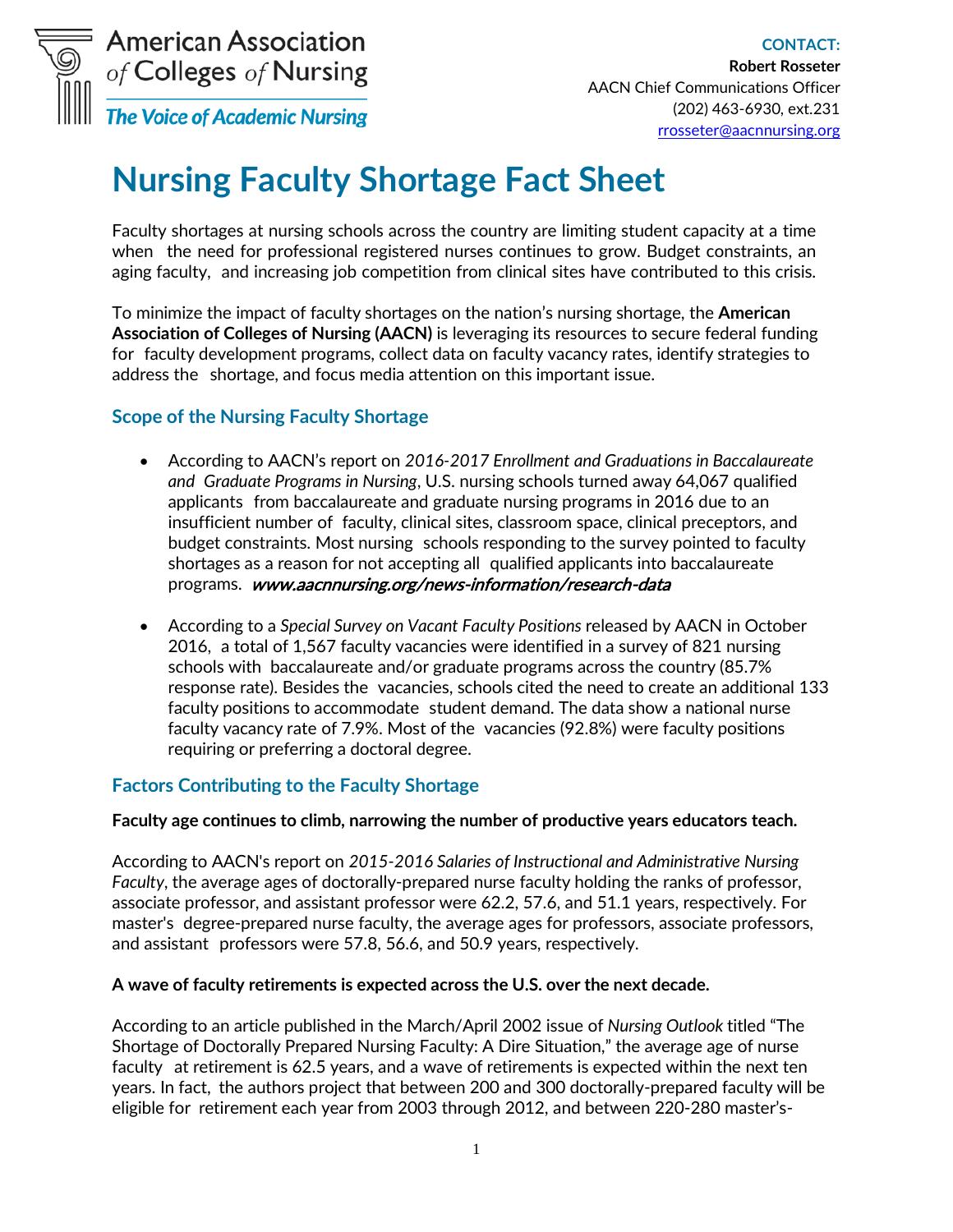prepared nurse faculty will be eligible for retirement between 2012 and 2018. [www.us.elsevierhealth.com/product.jsp?isbn=00296554](http://www.us.elsevierhealth.com/product.jsp?isbn=00296554) 

#### **Higher compensation in clinical and private-sector settings is luring current and potential nurse educators away from teaching.**

According to the American Association of Nurse [Practitioners,](http://nurse-practitioners.advanceweb.com/) the average salary of a nurse practitioner, across settings and specialties, is \$97,083. By contrast, [AACN](http://www.aacn.nche.edu/IDS) reported in March 2016 that the average salary for a master's-prepared Assistant Professor in schools of nursing was \$77,022. [www.aanp.org](http://www.aanp.org/) and www.aacnnursing.org/news-information/research-data

#### **Master's and doctoral programs in nursing are not producing a large enough pool of potential nurse educators to meet the demand.**

Efforts to expand the nurse educator population are frustrated by the fact that thousands of qualified applicants to graduate nursing programs are turned away each year. In 2016, AACN found that 9,757 qualified applicants were turned away from master's programs, and 2,102 qualified applicants were turned away from doctoral programs. The primary reasons for not accepting all qualified students were a shortage of faculty and clinical education sites. [www.aacnnursing.org/news-information/research-data](http://www.aacnnursing.org/news-information/research-data)

## **Strategies to Address the Faculty Shortage**

- Many statewide initiatives are underway to address both the shortage of RNs and nurse educators. For example, the University of Wisconsin (UW) announced the \$3.2 million Nurses for Wisconsin initiative — funded through a UW System Economic Development Incentive Grant — to provide fellowships and loan forgiveness for future nurse faculty who agree to teach in the state after graduation. This program was launched in response to projections that Wisconsin could see a shortage of 20,000 nurses by 2035.
- In October 2012, the Jonas Center for Nursing Excellence announced that its Jonas Nurse Leaders Scholar Program has expanded nationally and now provides funding and support to 198 doctoral nursing students in 87 schools across the US, making it one of the largest programs addressing the nation's dire shortage of doctorally prepared nursing faculty. AACN has worked with the Jonas Center to facilitate this program's expansion to all 50 states and is administering the program for the new cohort of scholars that includes both PhD and DNP students. [www.jonascenter.org/program-areas/jonas-nurse-leaders](http://www.jonascenter.org/program-areas/jonas-nurse-leaders-scholars)[scholars](http://www.jonascenter.org/program-areas/jonas-nurse-leaders-scholars)
- In September 2010, AACN announced the expansion of NursingCAS, the nation's centralized application service for RN programs, to include graduate nursing programs. One of the primary reasons for launching NursingCAS was to ensure that all vacant seats in schools of nursing are filled to better meet the need for RNs, APRNs, and nurse faculty. In 2009, more than 10,000 vacant seats were identified in master's and doctoral nursing programs alone. NursingCAS provides a mechanism to fill these seats and maximize the educational capacity of schools of nursing.
- In July 2010, the Robert Wood Johnson Foundation (RWJF) released its *Charting Nursing's Future* newsletter focused on "Expanding America's Capacity to Educate Nurses: Diverse, State- Level Partnerships Are Creating Promising Models and Results." This policy brief describes the capacity innovations of 12 partnerships that are effectively addressing the nursing and nurse faculty shortages. Among the policy recommendations advanced in this brief are requiring all new nurses to complete a BSN program within 10 years of licensure